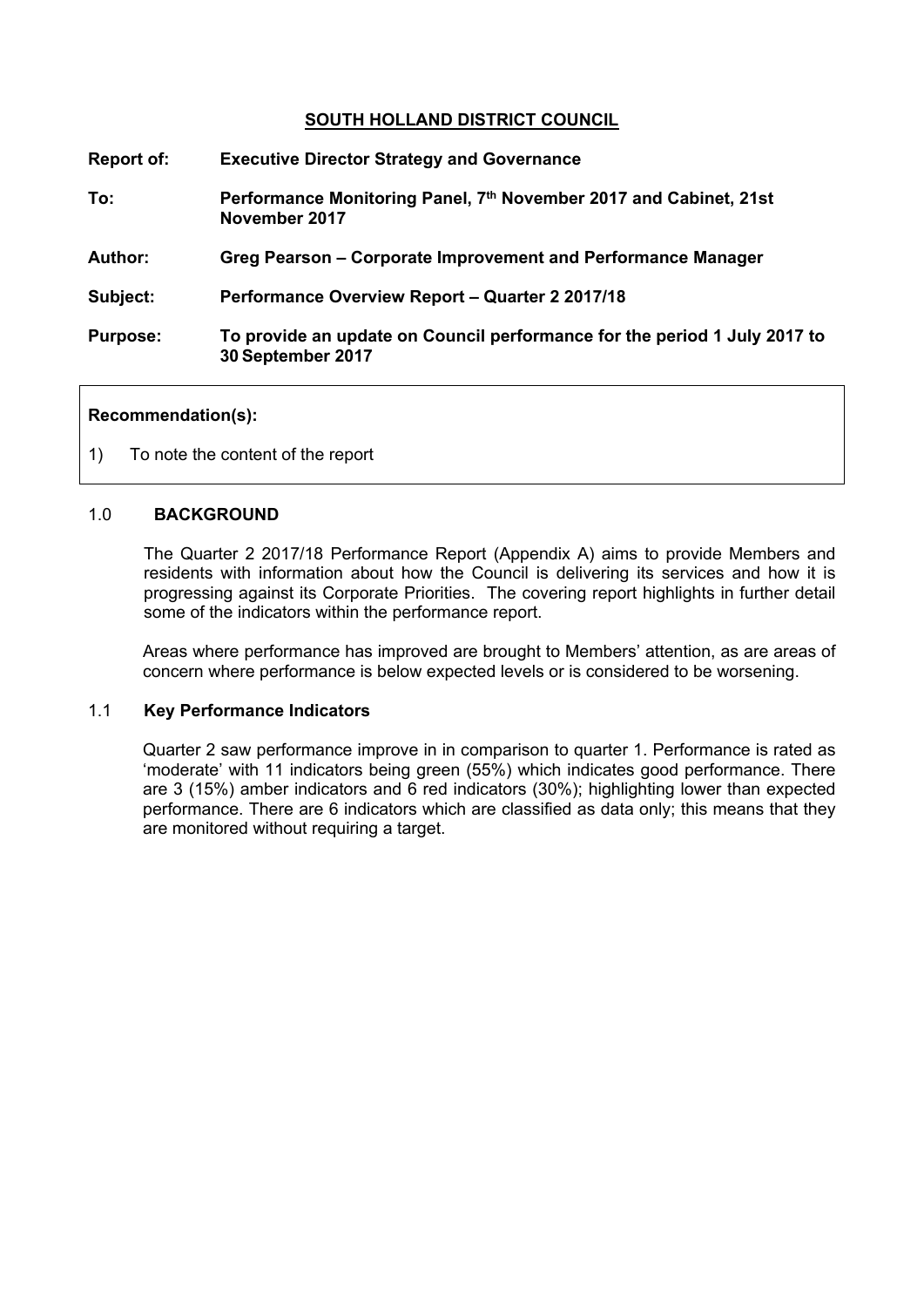

#### 1.2 **Complaints Upheld**

There has been a decrease of about 25% in the number of stage 1 complaints received in in this quarter when compared to quarter 2 last year, out of the 32 complaints received only 5 of them were upheld. This shows that as the council is upholding less complaints when compared to last year and can indicate that the Council is learning the lessons from previous complaints and making service changes.

#### **Calls abandoned**

The abandonment rate of calls has reduced by half from 10.15% to 5.31% since the last quarter. In terms of figures there were 28,444 calls received last quarter with 2,887 abandoned and 26,442 received this quarter but only 1,404 of those calls were abandoned.

#### **Wait time in seconds**

The average wait time in seconds across revenues, benefits and customer contact has reduced significantly in since the last 2 quarters. Q4 16/17 saw this figure at 107 seconds with Q1 17/18 at 129 seconds, we are now at 78 seconds overall for Q2 so this is very positive and demonstrates the work being done by customer contact to improve call resolution and pick up times.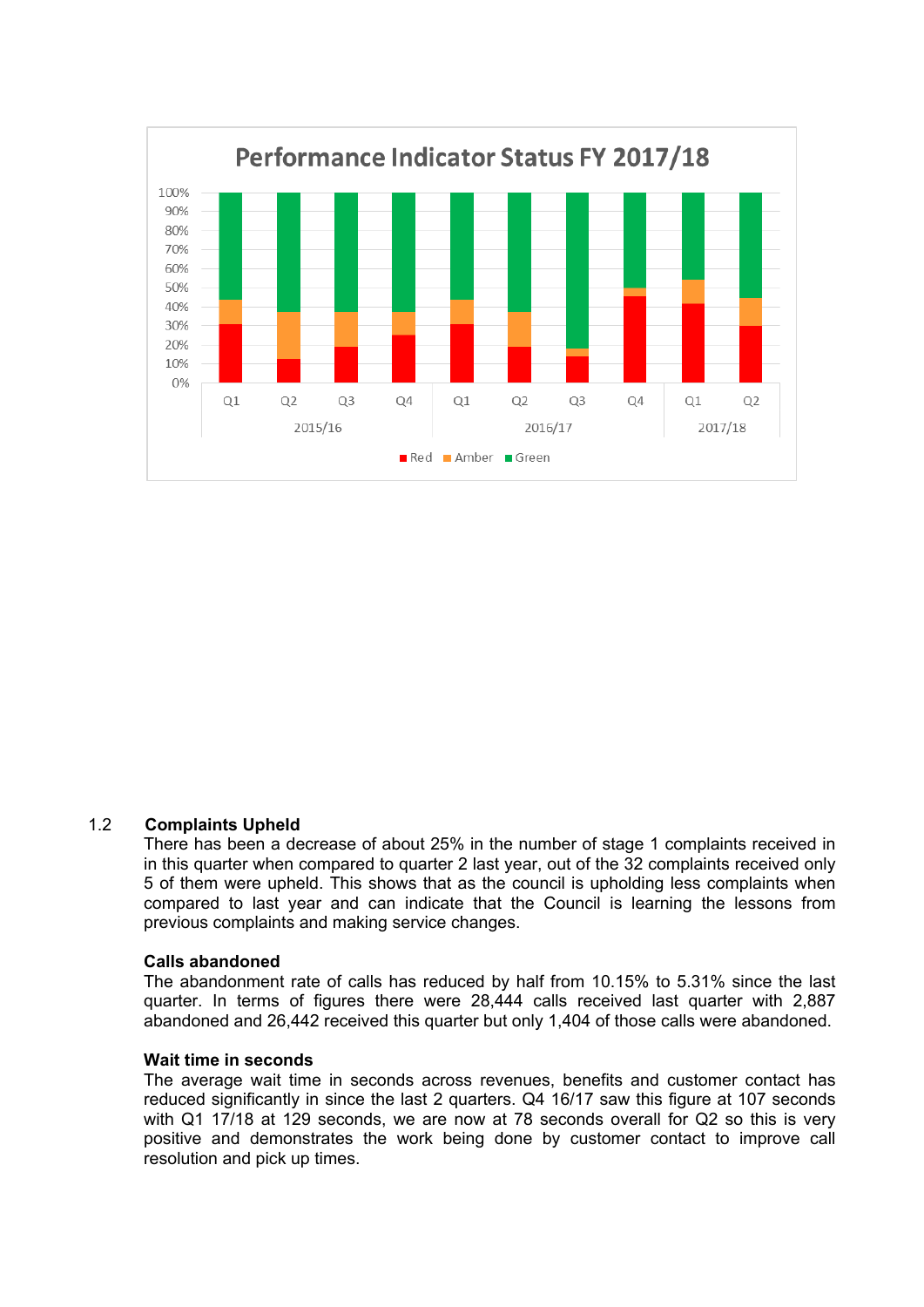#### **Planning Applications**

The performance of the planning team continues to be reported above target with 95.16% of applications determined within time, this refers to 183 applications.

#### **Revenues and Benefits**

Following on from the performance improvements seen in 2016/17, this has continued with quarter 2 following similar performance trend as quarter 1 and showing an error rate of 0.16%, the rate remains within target and on track to receive 100% subsidy for 2017/18.

## 1.3 **Areas of Concern**

The following areas are either not achieving their target or are experiencing a significant decline in performance:

#### **Staff Turnover**

Staff turnover for this quarter is at 10.97% which is the highest figure seen since we started recording this figure (Q1 15/16). Whilst this figure is high and well above the 2.5% threshold, we are aware of the service reviews that have taken place within the place directorate this quarter which makes up over 90% of the 27 leavers in this period.

#### **Cases prevented from homelessness per 1,000 households**

This figure has dropped from 2.6 in Q2 16/17 to 1.5 as it currently stands, the housing team have been focusing on transitional projects as well as preparation work for the homelessness prevention act. Although this is not a targeted measure we will continue to monitor this as homelessness prevention is a key area of the council and overall cases prevented from homelessness has seen a downwards trend over the last 4 quarters.

#### **Housing Voids**

Overall most of the housing void times have improved following on from last quarter, this shows positive effects of the service review and restructure of the teams and processes surrounding void properties. However there are a few housing PIs such as key to key for general needs and contractor times for general needs which are both at 33 days and above the maximum target of 28 days for key to key and 25 for contractor times. The reason for this is because the changes of the service review, in these areas specifically, is likely to need more time to bed in and impact on the overall performance. The contractor days and overall general needs times will reduce if the condition of the properties returned are improved. This is looking to be done with a more stringent process of tenancy checks, this will take time to come into force and start to see a positive change.

#### **Business Rate in Year Collection Rate**

Business Rate in year collection rates are currently 0.93% behind target. This is the first year of a new rating list following the 2017 Revaluation. A reduction in collection rates is anticipated (compared to previous years) over the next few months as the team continues to rebill those businesses that qualify for the new reliefs (announced by the Government in the spring budget) which are specifically designed to assist those ratepayers most adversely affected by the revaluation.

In year collection was also affected due to the Valuation Office Agency notifying the revenues team of two large, backdated changes to business assessments in the rating list.

Whilst this figure is currently red and needs to be monitored, the revenues department do anticipate achievement of the end of year target and performance will be in line with previous year's performance.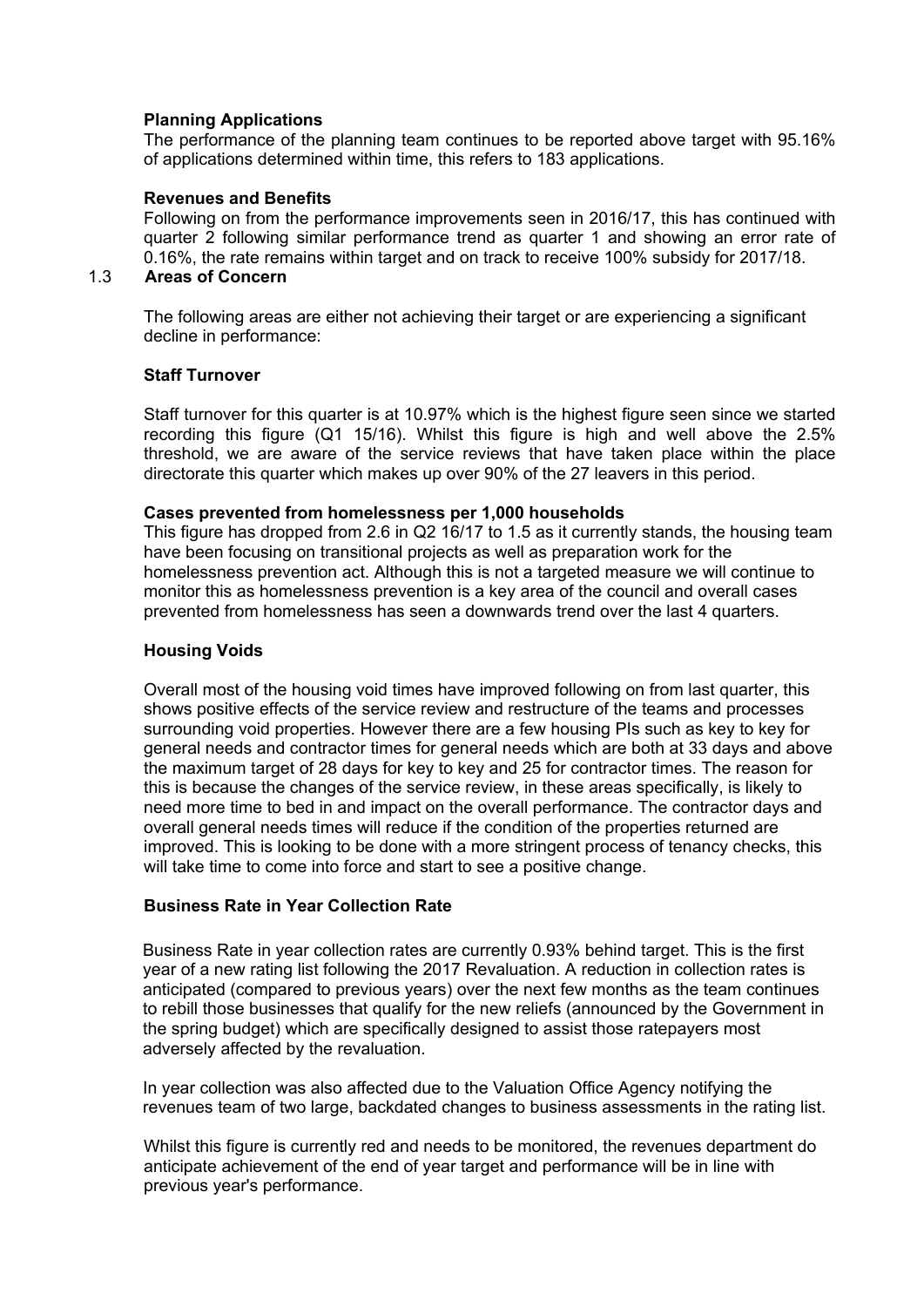## **Feedback from PMP**

- The committee would like a new performance measure that monitors the occupancy of the new rental properties at Welland Homes
- Analysis was requested of who is in the commercial units and to understand if that are still meeting their original purpose as start-up units.
- A detailed analysis has been requested on reasons behind planning extensions being agreed.

## 2.0 **OPTIONS**

- 2.1 Members are asked to consider the information contained within the report.
- 2.2 To do nothing.

## 3.0 **REASONS FOR RECOMMENDATION(S)**

3.1 The report is for consideration and is presented in order that members are aware of how the council is delivering its services and how it is progressing against its corporate priorities.

## 4.0 **EXPECTED BENEFITS**

4.1 The Council's performance is properly scrutinised.

## 5.0 **IMPLICATIONS**

- 5.1 **Carbon Footprint / Environmental Issues**
- 5.1.1 It is the opinion of the author that there are no carbon footprint or environmental implications.

## 5.2 **Constitution & Legal**

5.2.1 The report is made within the terms of reference of the Cabinet.

## 5.3 **Contracts**

5.3.1 It is the opinion of the author that there are no direct contract implications.

## 5.4 **Corporate Priorities**

5.4.1 The report presents progress monitoring of performance of the corporate priorities.

## 5.5 **Crime and Disorder**

5.5.1 It is the opinion of the author that there are no direct crime and disorder implications.

## 5.6 **Equality and Diversity/Human Rights**

5.6.1 It is the opinion of the author that there are no direct equality or human rights implications.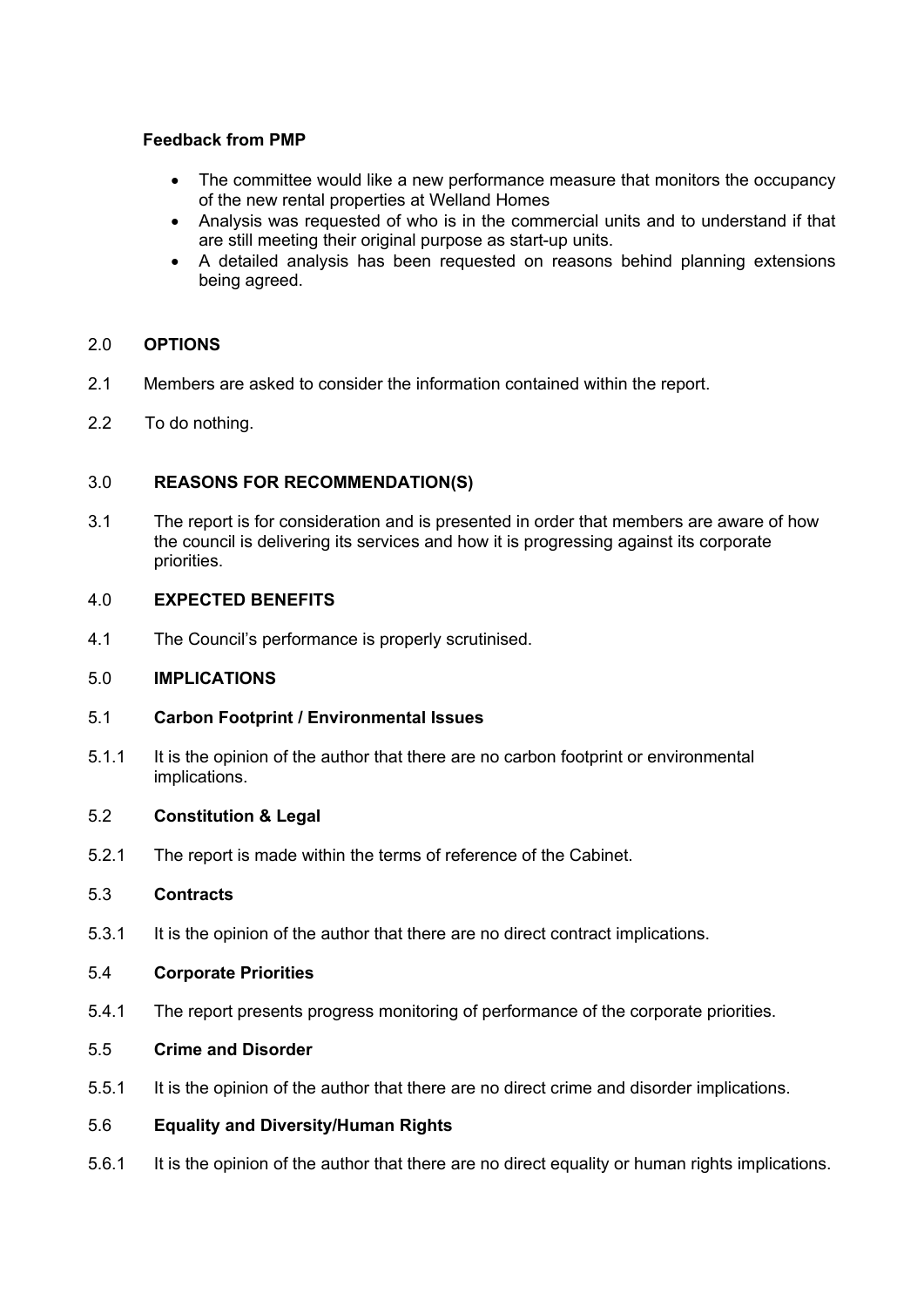## 5.7 **Financial**

5.7.1 The report contains information on Council's performance which does convey some information relating to financial matters.

## 5.8 **Health and Wellbeing**

5.8.1 It is the opinion of the author that there are no health or wellbeing implications.

## 5.9 **Reputation**

5.9.1 Performance issues can cause some reputational consequence. It is the purpose of this report to highlight performance issues at an early stage.

## 5.10 **Risk Management**

5.10.1 Performance issues may be subject to risk management measures to protect Council interests.

## 5.11 **Safeguarding**

5.11.1 It is the opinion of the author that there are no direct safeguarding implications as a result of this report

## 5.12 **Staffing**

5.12.1 The report contains information relating to staffing issues.

## 5.13 **Stakeholders/Consultation/Timescales**

5.13.1 It is the opinion of the author that there are no direct implications arising from this report.

## 5.14 **Transformation Programme**

5.14.1 It is the opinion of the author that there are no direct implications arising from this report.

## 5.15 **Other**

5.15.1 It is the opinion of the author that there are no direct implications arising from this report

# 6.0 **WARDS/COMMUNITIES AFFECTED**

6.1 No Wards or Communities are affected

## 7.0 **ACRONYMS**

7.1 None

## Background papers:- [None](file:///C:/Users/CharlottePaine/Democratic%20Services/Committee/Committee/Report%20Guide/2014/THE%20COMMITTEE%20REPORT%20GUIDE_JUNE%202014.doc)

## **Lead Contact Officer**